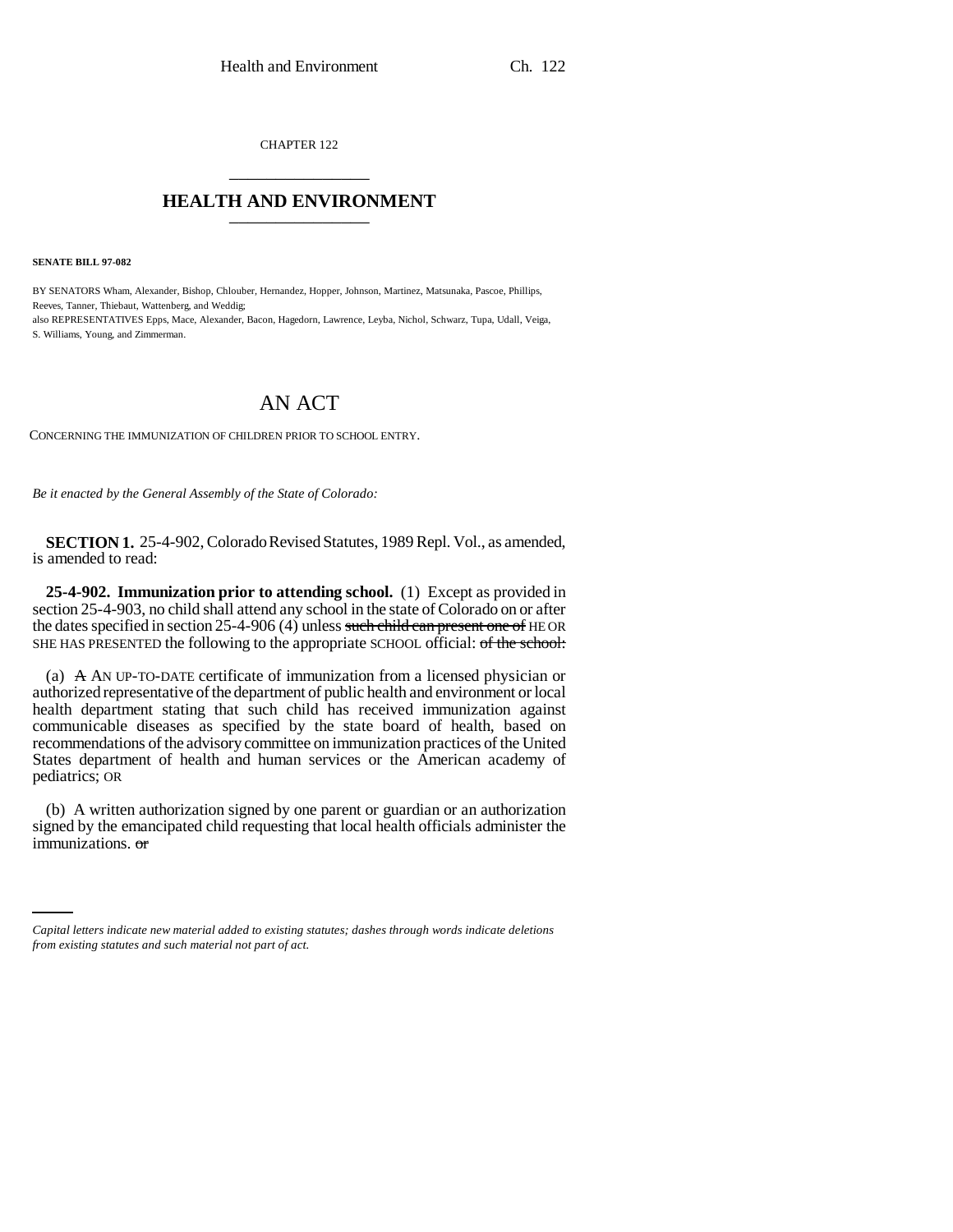(c) A plan signed by one parent or guardian or the emancipated child demonstrating that required immunizations for the child will begin or will be resumed within thirty days from the date the plan was signed.

(2) IF THE STUDENT'S CERTIFICATE OF IMMUNIZATION IS NOT UP-TO-DATE ACCORDING TO THE REQUIREMENTS OF THE STATE BOARD OF HEALTH, THE PARENT OR GUARDIAN OR THE EMANCIPATED STUDENT OR THE STUDENT EIGHTEEN YEARS OF AGE OR OLDER SHALL SUBMIT TO THE SCHOOL, WITHIN FOURTEEN DAYS AFTER RECEIVING DIRECT PERSONAL NOTIFICATION THAT THE CERTIFICATE IS NOT UP-TO-DATE, DOCUMENTATION THAT THE NEXT REQUIRED IMMUNIZATION HAS BEEN GIVEN AND A WRITTEN PLAN FOR COMPLETION OF ALL REQUIRED IMMUNIZATIONS. THE SCHEDULING OF IMMUNIZATIONS IN THE WRITTEN PLAN SHALL FOLLOW MEDICALLY RECOMMENDED MINIMUM INTERVALS APPROVED BY THE STATE BOARD OF HEALTH. IF THE STUDENT BEGINS BUT DOES NOT CONTINUE OR COMPLETE THE WRITTEN PLAN, HE OR SHE SHALL BE SUSPENDED OR EXPELLED PURSUANT TO THIS PART 9.

**SECTION 2.** 25-4-903, Colorado Revised Statutes, 1989 Repl. Vol., as amended, is amended to read:

**25-4-903. Exemptions from immunization.** (1) A student who transfers into a school may enter school provisionally and shall have sixty days in which to submit a certificate of immunization. Any student for whom a certificate of immunization is not submitted within sixty days shall be suspended or expelled from school until a certificate of immunization is provided. Any student expelled pursuant to this part 9 shall not be included in calculating the dropout rate for the school from which such student was expelled or the school district in which such student was enrolled prior to being expelled. Such student shall be included in the annual report of the number of expelled students prepared pursuant to section 22-33-105, C.R.S.

(2) IT IS THE RESPONSIBILITY OF THE PARENT OR LEGAL GUARDIAN TO HAVE HIS OR HER CHILD IMMUNIZED UNLESS THE CHILD IS EXEMPTED PURSUANT TO THIS SECTION. A student shall be exempted from receiving the required immunizations IN THE FOLLOWING MANNER:

(a)  $\overline{Up}$  BY submitting TO THE STUDENT'S SCHOOL certification from a licensed physician that the physical condition of the student is such that one or more specified immunizations would endanger his OR HER life or health or is medically contraindicated due to other medical conditions; OR

(b) Upon BY submitting TO THE STUDENT'S SCHOOL a statement OF EXEMPTION signed by one parent or guardian or the emancipated student or student eighteen years of age or older that the parent, guardian, or student is an adherent to a religious belief whose teachings are opposed to immunizations or that the parent or guardian or the emancipated student or student eighteen years of age or older has a personal belief that is opposed to immunizations.

(3) The state board of health may provide, by regulation, for further exemptions to immunization based upon sound medical practice.

(4) ALL INFORMATION DISTRIBUTED TO PARENTS BY SCHOOL DISTRICTS REGARDING IMMUNIZATION SHALL INFORM THEM OF THEIR RIGHTS UNDER SUBSECTION (2) OF THIS